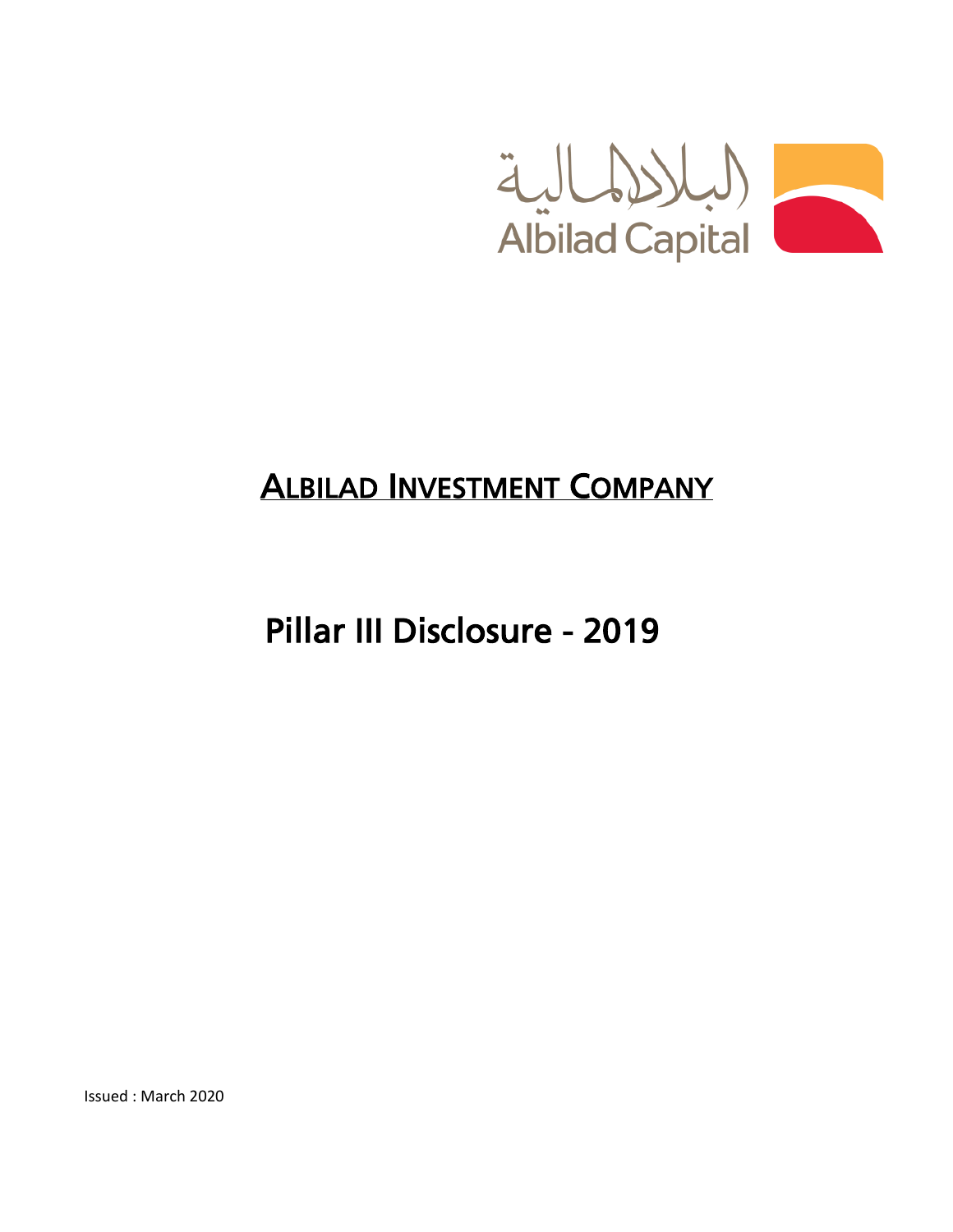

## **Table of Contents**

### **Contents**

| $\mathbf{1}$   |  |
|----------------|--|
| $\overline{2}$ |  |
| 3              |  |
| 4              |  |
| 5              |  |
|                |  |
|                |  |
|                |  |
|                |  |
|                |  |
|                |  |
|                |  |
|                |  |
|                |  |

## **LIST OF TABLES**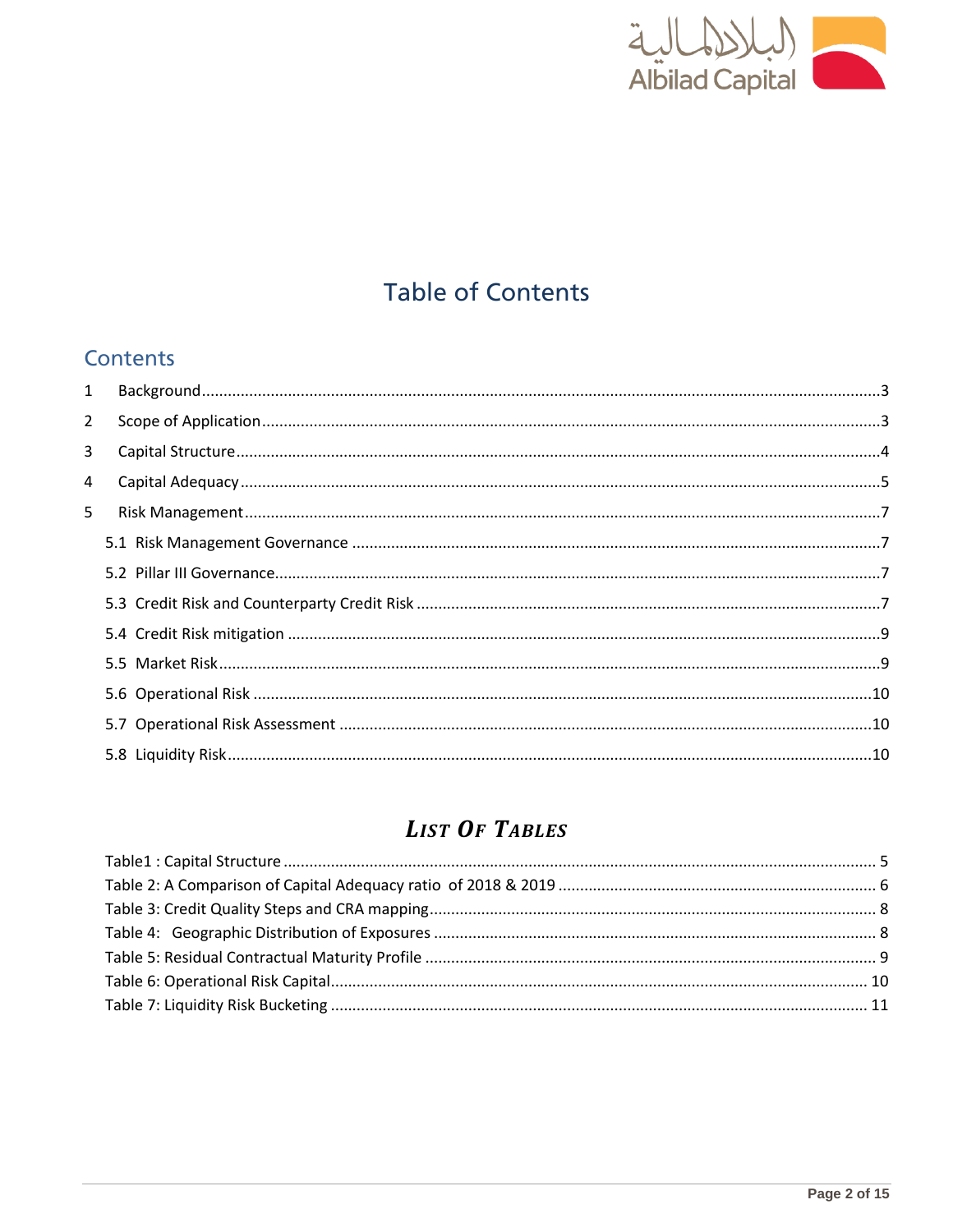

## <span id="page-2-0"></span>1 Background

AlBilad Investment Company ("the Company") is authorized and regulated by the Capital Market Authority ("CMA") as the investment entity of Bank AlBilad (an Islamic Sharia compliant bank). The Capital requirement for the firm is determined in accordance with the CMA regulations set out in Part 7 and Annex 10 of the Prudential Rules for Pillar III - Disclosure & Reporting. The Prudential Rules emphasize the requirements for authorized persons' financial prudence and the requirement to present a framework composed of three pillars:

- Pillar I: defines the minimum capital requirements, (the firm has to maintain at all times capital resource in excess or equivalent to the amount of the capital required).
- Pillar II: outlines the process for the assessment of all risks, capital adequacy once all risks are taken into consideration and the determination as to whether any additional capital should be assigned to cover the additional risks not covered in Pillar I. This process is conducted internally and shall be approved by the Board of Directors.
- Pillar III: provides the rules for the disclosure of capital and risk management information, and requires the firm to publish that information. The disclosure shall be reviewed and updated on an annual basis on website [www.albilad-capital.com](http://www.albilad-capital.com/)

The purpose of Pillar III is to ensure that authorized persons have assessed the key pieces of information which includes Capital, Risk exposure, Risk Assessment Process and the capital adequacy requirements. It shall therefore rearrange the disclosure requirements as set out in Annexure 10 of the Prudential Regulation as well as includes additional suggested disclosure requirements with illustrative forms to provide added quality for the Pillar III disclosures.

The current Pillar III Report is prepared for AlBilad Investment Company.

### <span id="page-2-1"></span>2 Scope of Application

Albilad Investment Company ( the "Company") is a Saudi Closed Joint Stock company. The Company was registered as a limited liability company n the Kingdom of Saudi Arabia under Commercial Registration No. 1010240489 dated 11 Dhal Qaeda 1428H (corresponding to November 20, 2007) issued in Riyadh. The Company is the investment banking arm of Bank AlBilad, a full commercial bank authorized by the Saudi Arabian Monetary Agency ("SAMA") and operating under Islamic Sharia principles. The Company was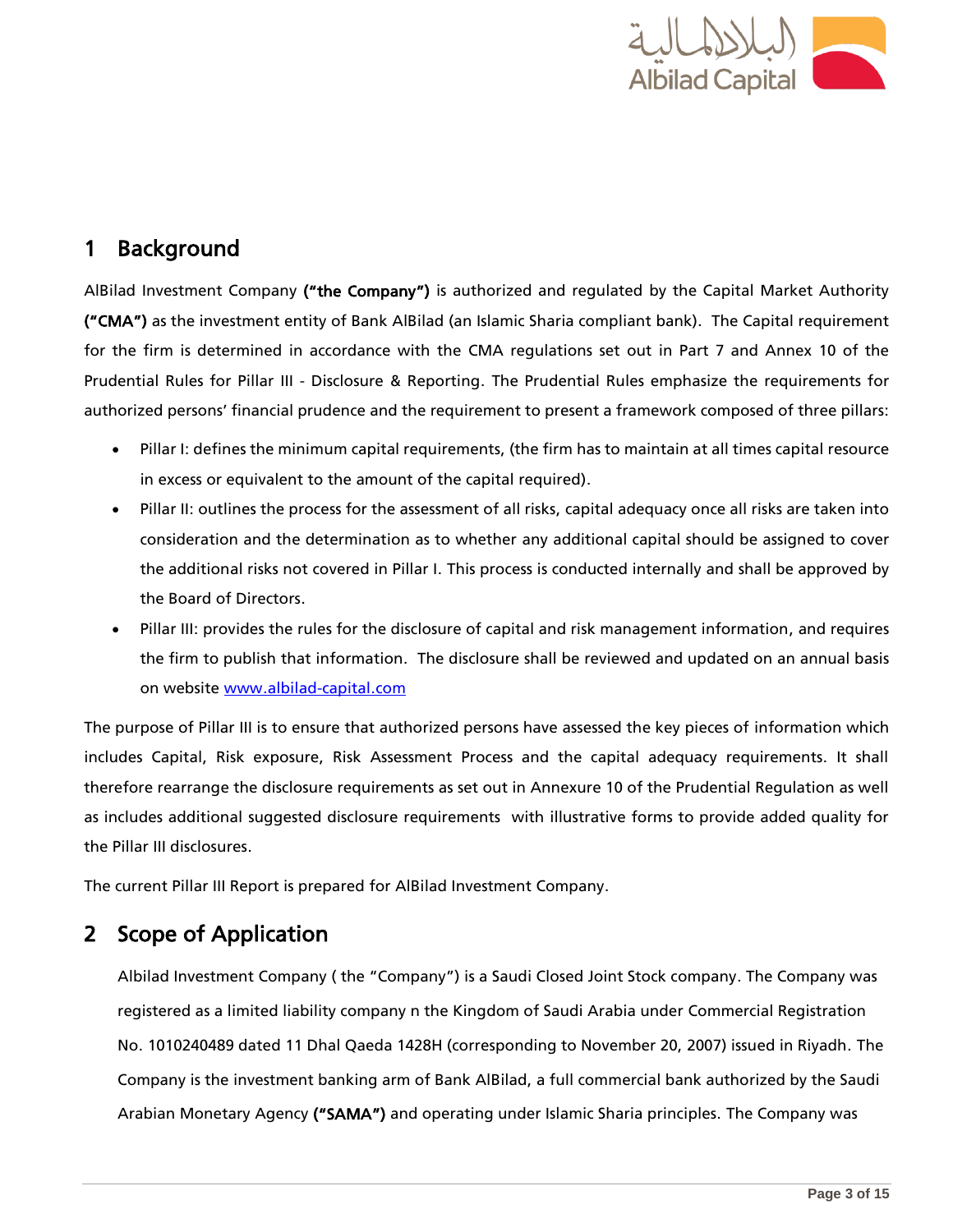

converted from a limited liability company to closed joint stock company on Shawwal 16,1438H ( Corresponding to July 10, 2017 ) . The Company's statutory financial statements are prepared from January 1 and end on December 31 of each Gregorian calendar year .

The Company was formed in accordance with the CMA Resolution No. 2-38-2007 dated 8 Rajab 1428H (corresponding to July 22, 2007) .The Company is CMA licensed to offer investment services such as Asset Management, Brokerage, Margin Financing, Investment Banking , Arranging , underwriting , custody along with Research and Advisory services that comply with the Sharia rules. The main services offered are organized around brokerage, asset management , investment banking and Securities Services . The Company offers only Islamic investment solutions based on Sharia principles and is backed by a team of professionals with wide experience in providing investment services and solutions to individual and institutional clients within the Kingdom of Saudi Arabia.

AlBilad Capital , based on the existing business model and the liquidity in overall business didn't suffer any material or legal impediment to the prompt transfer of capital or repayment of liabilities between AlBilad Capital and the related business partners/subsidiaries/associates.

### <span id="page-3-0"></span>3 Capital Structure

The capital of the Company comprises of 200,000 shares at a nominal value of SAR1,000 per share . The capital base of the Company consists of Tier-I capital elements such as capital shares, statutory reserve and retained earnings and related deductions. There is no components in Tier-2 capital after the transition to IFRS. The Company is required to transfer 10% of the net income every year to a statutory reserve until such reserve equals 30% of the paid up capital. Accordingly, the Company transferred 10% of the net profit to statutory reserves and is not available for distribution, detailed disclosure please refer Appendix I.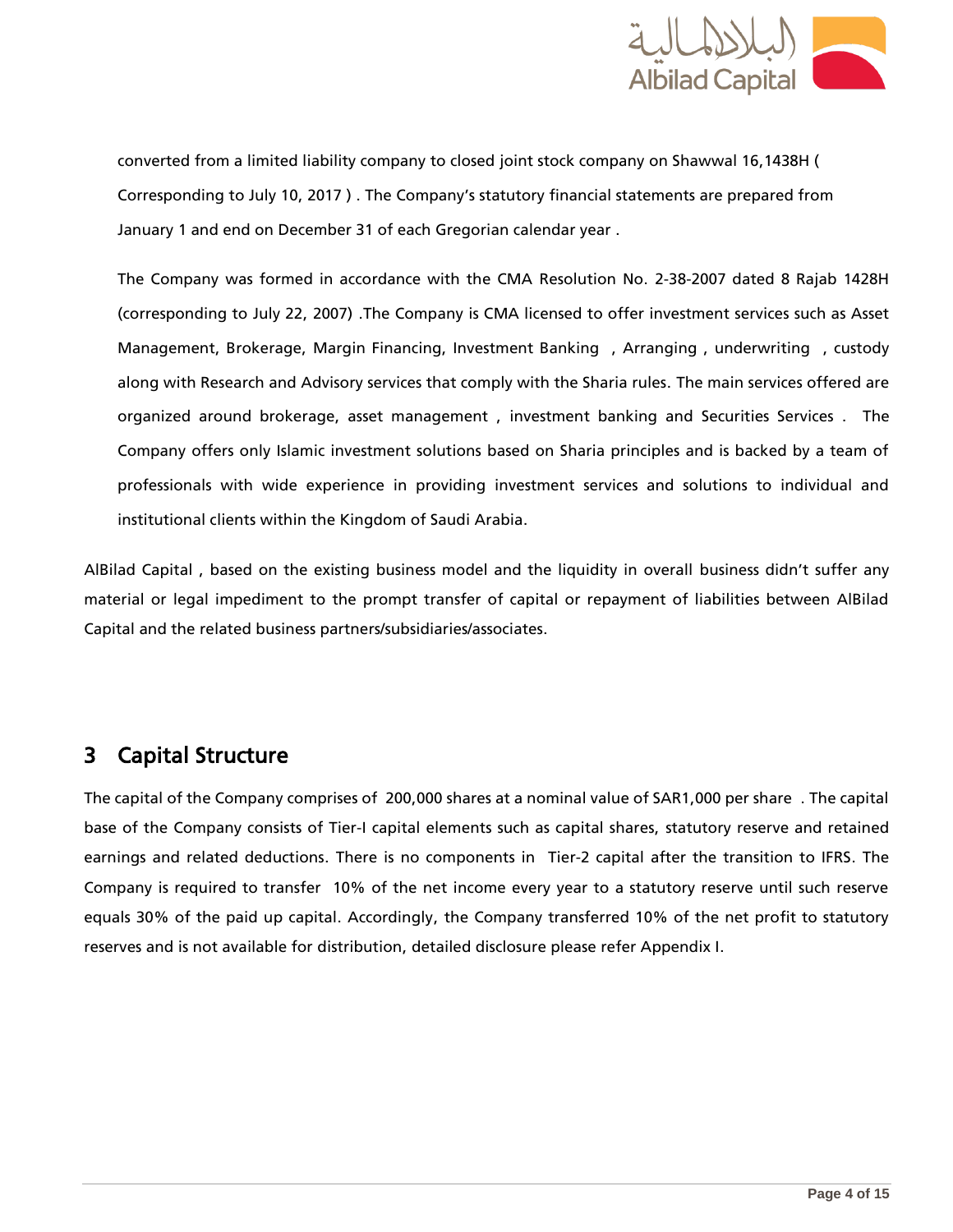

<span id="page-4-1"></span>

| <b>Components (In SAR 000)</b>             | <b>2019 (Audited)</b> |  |  |
|--------------------------------------------|-----------------------|--|--|
| <b>Tier 1 Capital</b>                      |                       |  |  |
| Paid up Capital                            | 200,000               |  |  |
| Audited retained earnings                  | 351,716               |  |  |
| Share Premium                              |                       |  |  |
| Reserves (Other than Revaluation Reserves) | 44,343                |  |  |
| Goodwill and Intangible assets             | $-2,592$              |  |  |
| Deductions from Tier-1 capital             |                       |  |  |
| <b>Total Tier 1 Capital</b>                | 593,467               |  |  |
|                                            |                       |  |  |
| <b>Tier 2 Capital</b>                      |                       |  |  |
| Investment revaluation reserve             |                       |  |  |
| <b>Total Tier 2 Capital</b>                |                       |  |  |
|                                            |                       |  |  |
| <b>Total Capital Base</b>                  | 593,467               |  |  |

#### Table1 : Capital Structure as of 31-Dec-2019

### <span id="page-4-0"></span>4 Capital Adequacy

The Company has a positive capital ratio after taking into consideration risks which the Company is subject to, and applying appropriate capital charges. The Company monitors its capital positions and capital requirements to cover all kinds of risk under (Pillar 1) - credit, market and operational risk as per the Prudential Regulations. Moreover, it produces a monthly Capital Adequacy Model Report to the CMA. All new usages of capital are thoroughly considered in the context of their risk-return profile and capital impact. Furthermore, the Company considers it prudent to maintain a capital buffer above minimum capital requirements at all times. This is reflected in the risk appetite statement of the Company.

According to the Prudential Rules, CMA has prescribed the framework and guidance regarding the minimum regulatory capital requirements and its calculations. Prudential rules are based on Pillar I, Pillar II and Pillar III . Pillar III regulates how information's regarding risk management, capital requirements, capital adequacy etc. should be made to Public.

AlBilad' s approach in assessing its capital adequacy to support current as well as future business activities works around the following principles :

 The capital requirements for the new business model will be assessed in relation to its risk profile by doing a test analysis of the Risk before implementing any new business strategy to ensure that the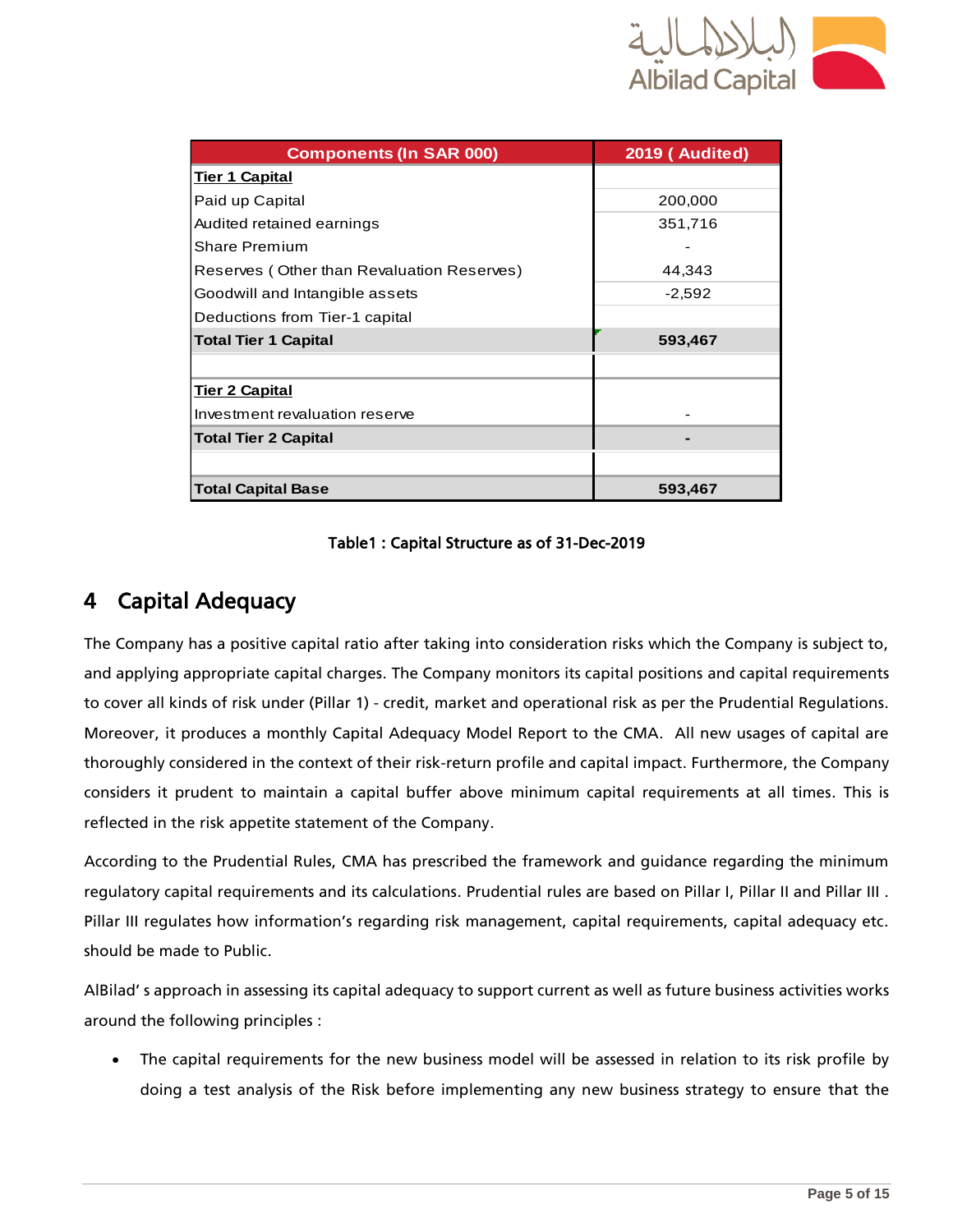

Company's revised capital ratio will be in line with the minimum capital requirements of CMA and the buffer required by the Board risk appetite statement .

- Review of Internal Capital Adequacy Assessment Process (ICAAP) , prepared by the Risk department, reviewed by the Internal Audit function, and the Governance, Risk and Compliance Board Committee and finally approval by the Board of Directors.
- The Company always maintains capital ratio above the minimum capital ratio to ensure the business continuity, which avoids interruptions while implementing new business policies .
- The Company's capital projections represents conservative levels of capital to support its projected activities, cover all material risks and are in line with its risk appetite and operating environment.

The above monitoring and control procedures are applied at an early stage to prevent capital from falling below the minimum levels as required to the Risk profile. The Company consistently maintains capital adequacy ratio above 1 as required by the Capital Market Authority . The total capital base has been increased by 16% with adequate surplus capital to implement future business plans in line with regulations .

Also, the credit risk capital charge has been increased mainly due to increase in exposure towards Investment Funds and subsequent increase in past due items.

| Capital base (SAR '000)                          | 2019    | 2018    | <b>Percentage</b> |
|--------------------------------------------------|---------|---------|-------------------|
| <b>Total capital base</b>                        | 593,467 | 512,286 | 16%               |
| <b>Minimum capital requirement</b>               |         |         |                   |
| <b>Market Risks</b>                              |         |         |                   |
| Equity & Fund Risk                               | 7,248   |         | 100%              |
| <b>Interest Rate Risk</b>                        |         |         |                   |
| <b>Commodities Risk</b>                          |         |         |                   |
| <b>FX Risk</b>                                   |         |         |                   |
| <b>Underwriting Risk</b>                         |         |         |                   |
| <b>Excess Exposure Risk</b>                      |         |         |                   |
| <b>Settlement Risk</b>                           |         |         |                   |
| <b>Market Risk</b>                               | 7248    |         | 100%              |
|                                                  |         |         |                   |
| <b>Credit Risks</b>                              |         |         |                   |
| Credit Risk (including Prohibited Exposure Risk) | 243,515 | 221,297 | 10%               |
| <b>Credit Risks</b>                              | 243,515 | 221,297 | 10%               |
| <b>Operational risks</b>                         | 24,193  | 23,852  | 1%                |
| Total minimum capital requirement                | 274,956 | 245,149 | 12%               |
| Total capital ratio (time)                       | 2.16    | 2.09    | 3%                |
| <b>Surplus/(Deficit) in Capital</b>              | 318,511 | 267,137 | 19%               |

For detailed disclosures, please refer **Appendix II, Capital Adequacy Calculation.**

#### <span id="page-5-0"></span>Table 2: A comparison of Capital Adequacy ratio of 2018 & 2019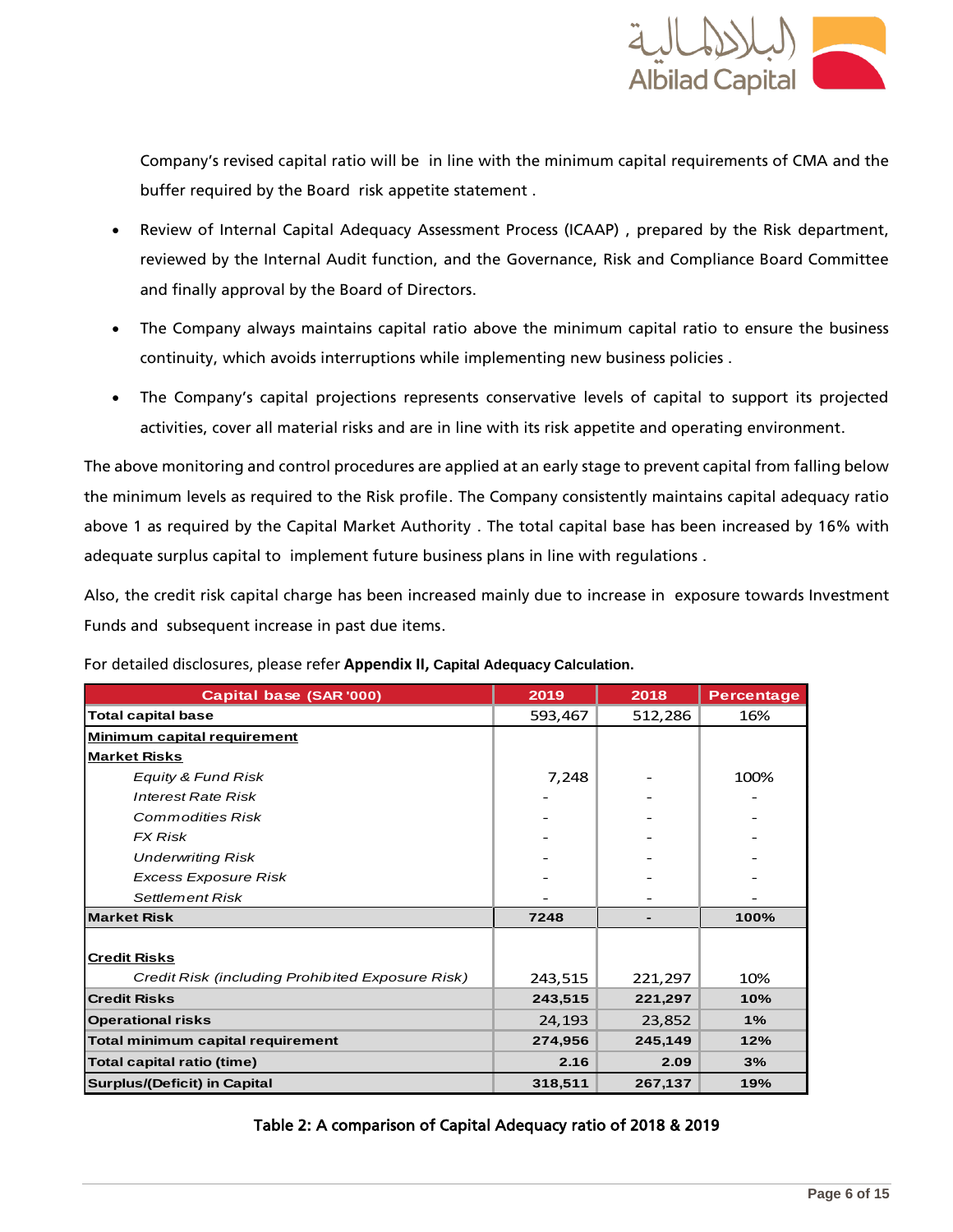

### <span id="page-6-0"></span>5 Risk Management

The Company understands that taking risks is an integral part of the nature of its business activities; Therefore, it has been continuously developing a risk management framework that is in line with the nature and complexity of its activities.

#### 5.1 Risk Management Governance

<span id="page-6-1"></span>The governance of risk management is organized around multiple layers of responsibilities and authorities as well as providing for a Risk Management Department that is independent from business lines.

The Board of Directors of the Company is ultimately responsible for the risk assumed by the organization and the organization of the risk management systems and framework as well as ensuring that they are operating effectively. In order to best manage, its responsibilities a risk management strategy, systems and framework were set and supervised by the risk management committee and the Governance, Risk, and Compliance board committee.

The Risk Management Department reports directly to the CEO, and indirectly to the Governance, Risk, and Compliance Board Committee to promote its independence from business lines. The Department is responsible for the design and implementation of the independent risk management process and framework throughout the entire Company and its activities. All members of the senior management team are responsible for the risks run by their respective activities and for the adherence to and enforcement of the risk policies and procedures.

#### 5.2 Pillar III Governance

<span id="page-6-2"></span>The disclosure under the pillar III regulation is the responsibility of the Management of the Company. The process is managed by the Risk Management Department, in collaboration with the Finance Department under the supervision and authority of the CEO, who will review and approve pillar III disclosures .The Company discloses the information at [www.albilad-capital.com](http://www.albilad-capital.com/) in addition to including the related disclosures in the annual financial statements that are approved by the Board of Directors of the Company.

#### 5.3 Credit Risk and Counterparty Credit Risk

<span id="page-6-3"></span>The commonly accepted definition of credit risk is the risk of economic loss from the failure of an obligor to perform according to the terms and conditions of a contract or agreement. This is the main capital risk for the Company as most of its assets are short term murabaha placements with financial institutions. However, this risk is mitigated by the short term nature of the placements as well as by the Company's counterparty selection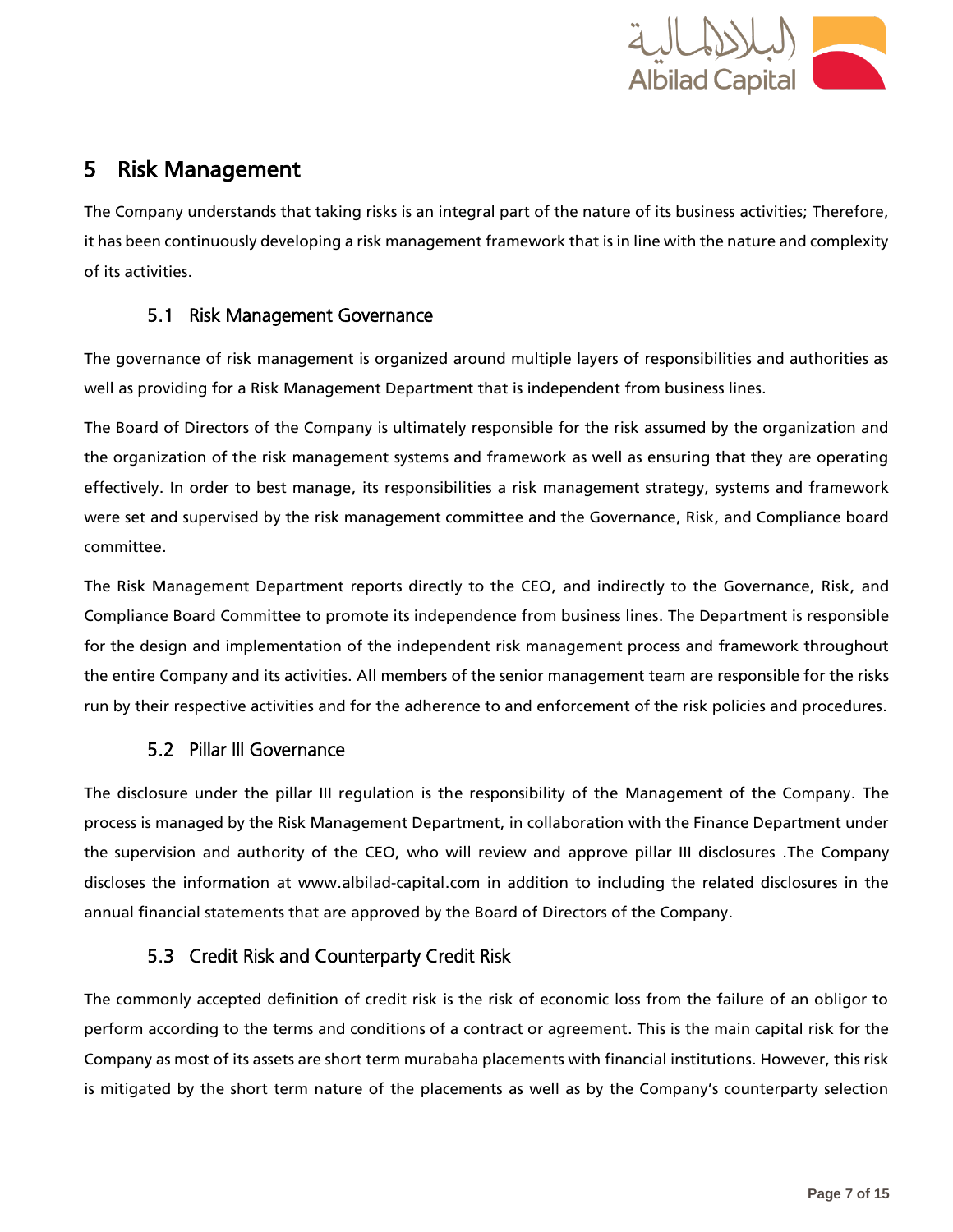

process. There is currently no usage of derivatives and the Company does not have off-balance -sheet exposures. ( Details : Appendix III)

AlBilad Investment Company uses credit rating agencies as per CMA regulations to determine the credit exposures by using credit quality steps. Credit rating of the related exposure are determined from the below mentioned credit rating agencies, mapped to the exposure assigning a risk weight according to the table below ( Details Appendix IV):

|                      | 1.         | $\mathbf{2}$                     | 3            | 4          | 5                 | Ι6,            |
|----------------------|------------|----------------------------------|--------------|------------|-------------------|----------------|
| Standards & Poors    | AAA TO AA- | $A+TOA-$                         | BBB+ TO BBB- | BB+TO BB-  | $B+TOB-$          | CCC+ and below |
| Fitch                | AAA TO AA- | $A+TOA-$                         | BBB+ TO BBB- | BB+TO BB-  | $B+TOB-$          | CCC+ and below |
|                      |            |                                  |              |            | B <sub>1</sub> TO |                |
| Moody's              | Aaa TO Aa3 | A <sub>1</sub> TO A <sub>3</sub> | Baa1 TO Baa3 | Ba1 TO Ba3 | B <sub>3</sub>    | Caa1 and below |
| Capital Intelligence | AAA        | AA TO A                          | <b>BBB</b>   | BB         | в                 | C and below    |

Table 3: Credit Quality Steps and CRA mapping

<span id="page-7-0"></span>The Company has exposures with Local Banks in connection with placement of Murabaha deposits and current account balances . Accordingly cash and cash equivalents are placed within the Kingdom as on the reporting date as below:

| <b>Balance in Deposit and Current Accounts</b> | Equivalent (SAR " 000") | % age Exposure |
|------------------------------------------------|-------------------------|----------------|
| Local Commercial Banks, KSA                    | 284.387                 | 100%           |
|                                                |                         |                |
| <b>Total</b>                                   | 284.387                 | 100%           |



<span id="page-7-1"></span>The Company has segregated all of its assets both short term and long terms in a different maturity buckets as shown in the table below :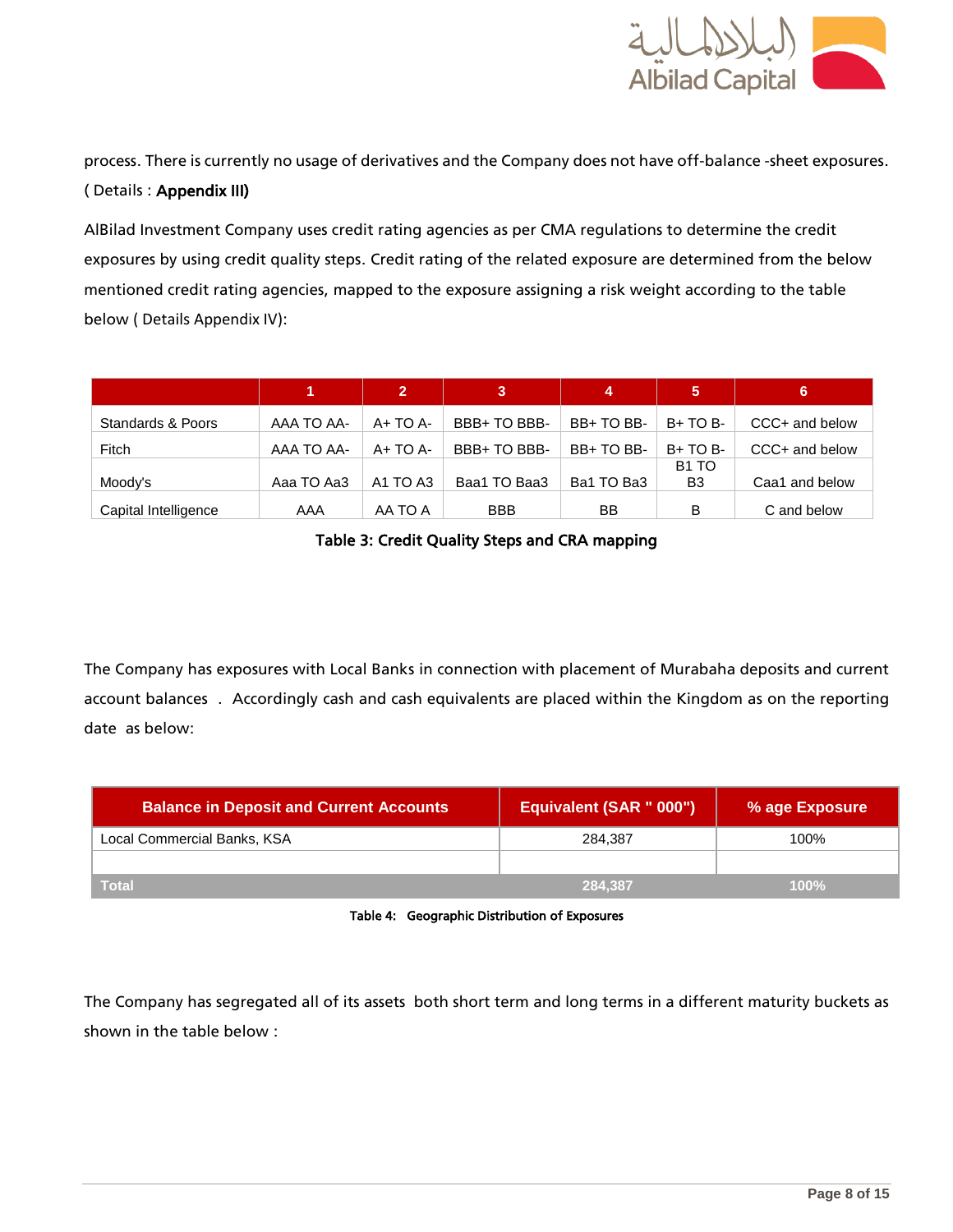

<span id="page-8-2"></span>

| <b>Albilad Investment Company - Residual Contractual Maturity</b> |                |                        |                       |                         |                          | (FIGURES IN SAR '000)     |          |
|-------------------------------------------------------------------|----------------|------------------------|-----------------------|-------------------------|--------------------------|---------------------------|----------|
| <b>EXPOSURE Class</b>                                             | 1 Day          | $> 1$ day to 1<br>week | >1 week to<br>1 month | >1 month to<br>3 months | >3 months to<br>6 months | $> 6$ months to<br>1 year | > 1 year |
| <b>On Balance Sheet Exposures</b>                                 |                |                        |                       |                         |                          |                           |          |
| Cash and Bank Balances                                            | 16,883         | 498                    | 46,072                | 220,934                 |                          |                           |          |
| Margin Lending                                                    |                |                        |                       | 76,699                  | 29,135                   | 42,520                    |          |
| Investments through FVSI                                          |                | 31,571                 | 12,161                | $\blacksquare$          |                          |                           | 229,672  |
| Investments through OCI                                           | $\blacksquare$ |                        | $\blacksquare$        | $\blacksquare$          |                          |                           |          |
| Investments held at Ammortized cost                               |                |                        | $\blacksquare$        |                         |                          |                           | 3,285    |
| Property & Equipments, net                                        |                |                        | $\blacksquare$        | $\blacksquare$          |                          |                           | 6,075    |
| Intangible Assets, net                                            | $\blacksquare$ |                        | $\blacksquare$        | $\blacksquare$          |                          |                           | 2,592    |
| <b>Other Assets</b>                                               |                | 5,230                  | 69                    | 9,572                   | 1,212                    | 49,343                    | 15,141   |
| <b>Total Assets</b>                                               | 16,883         | 37,299                 | 58,302                | 307,205                 | 30,348                   | 91,863                    | 256,765  |

#### Table 5: Residual Contractual Maturity Profile

<span id="page-8-0"></span>The present contractual maturity brought in higher degree of comfort in meeting the short term and long term obligations of the Company which reflects sound liquidity positions based on the existing level of operations.

#### 5.4 Credit Risk mitigation

The Company has taken adequate steps to mitigate the risk by applying proper policies and procedures. This supports the organization to assess counterparty credit worthiness to reduce the risk by implementing a proper risk frame work associated with each products and services. All proprietary investments are monitored through the investment committee on a monthly basis in line with approved investment policy of the Company .

<span id="page-8-1"></span>Detail in Appendix V.

#### 5.5 Market Risk

Broadly defined, market risk is the risk of economic loss from the devaluation of an investment due to moves in market factors. The four most common market-risk factors are interest rates, foreign-exchange rates, equity prices, and commodity prices. The Company exposure to market risk is zero. The computation of the market risk capital requirement is managed in line with the methods defined in the CMA guidelines for capital computation for different components of trading portfolio of the firm.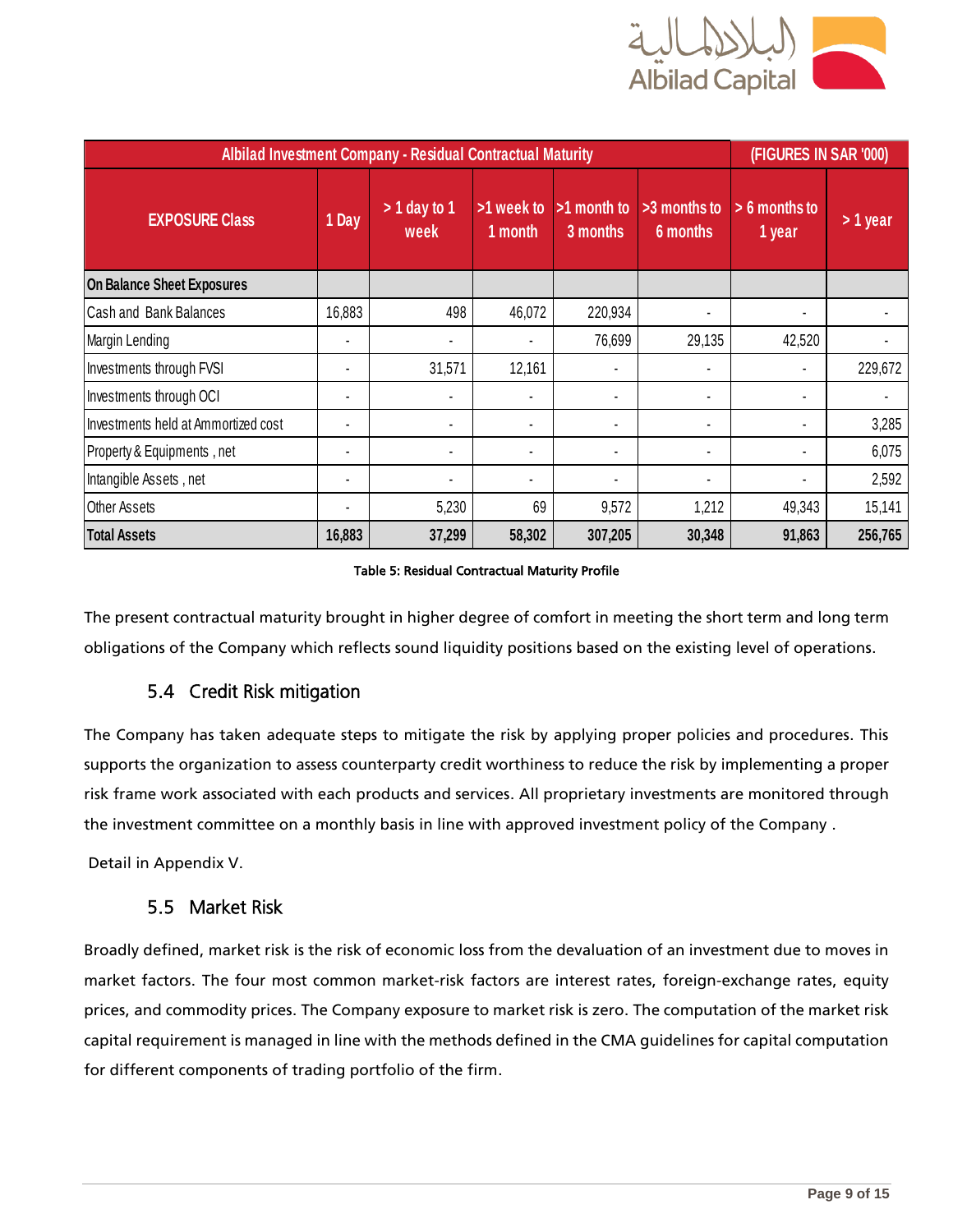

#### 5.6 Operational Risk

<span id="page-9-0"></span>The definition of operational risk used is the one adopted by the Basel regulations. This definition states that operational risk is the risk of loss resulting from inadequate or failed internal processes, people and systems, or from external events. Operational risk is an important factor for a financial institution. The Company continuously considers these risks and has adopted the conservative methodology of Pillar I to adequately cover these risks in terms of capital requirements.

#### 5.7 Operational Risk Assessment

<span id="page-9-1"></span>AlBilad Investment Company follows Expenditure approach for the assessment of operational risk. In this approach Company computes the risk capital at 15% of the average gross income for the last 3 years or 25% of the total overhead expenses whichever is higher. The resultant figures for the last three years are below:

<span id="page-9-3"></span>

| l No. | lltems                     | 2016 | 2017            | 2018    | 2019    |
|-------|----------------------------|------|-----------------|---------|---------|
|       | <b>S</b> Gross Income      |      | 101,492 138,221 | 166.479 | 179,164 |
|       | $2(3)$ Year Average        |      | 105.751         | 135.611 | 161,288 |
|       | 3 Risk Capital Charge      |      | 15%             | 15%     | 15%     |
|       | 4 BIA Capital Charge (2*3) |      | 15,863          | 20,342  | 24,193  |

#### **EXPENDITURE BASED APPROACH ("EBA")**

| 25%<br>25%                                     |        |
|------------------------------------------------|--------|
| 6 Risk Capital Charge                          | 25%    |
| 7 Capital Required $(5*6)$<br>19.084<br>23.852 | 22.637 |

| 8 Capital Required for Operation Risk (Max 4,7) |  | 19,084   23,852   24,193 |  |
|-------------------------------------------------|--|--------------------------|--|
|-------------------------------------------------|--|--------------------------|--|

#### Table 6: Operational Risk Capital

#### 5.8 Liquidity Risk

<span id="page-9-2"></span>Liquidity risk is the risk of financial loss to an institution, arising from its inability to have enough funds to meet its contractual obligations. The Company manages this risk by monitoring its cash flow projections as well as its liquidity ratios. The Company has the vast majority of its assets with maturities that are distributed between immediate availability to one year maturities. The short term liabilities are limited in size and are of an operational nature. These liabilities are a portion of the short term assets. Overall the liquidity profile of the Company is strong with sufficient funds to cover for its current and future liquidity needs.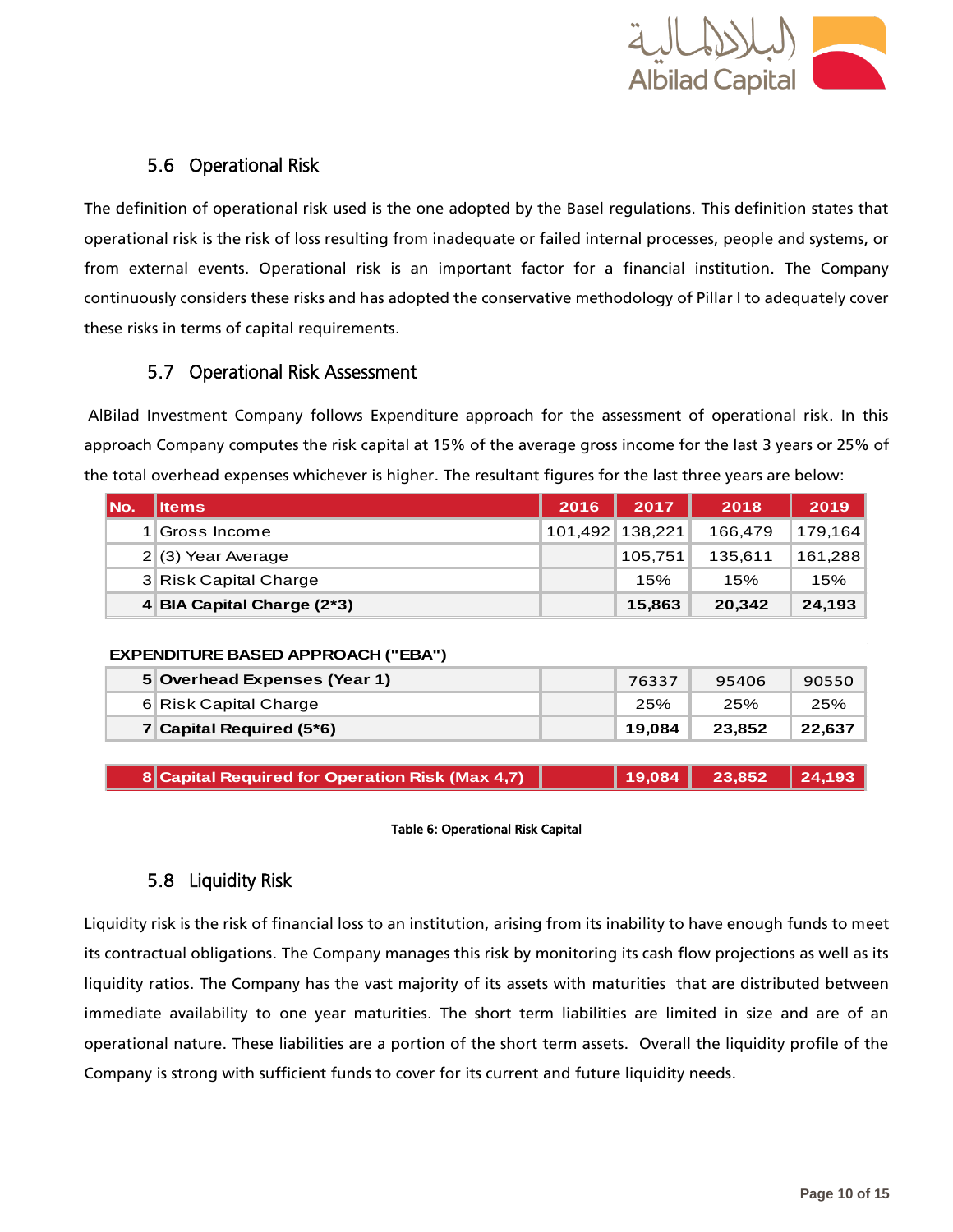

The Company prepares a liquidity profile statement of expected cash flows arising at the time of settlement of its assets and liabilities and allocates them in a different time intervals in which they are expected to occur. The time intervals have been defined as per the CMA prudential regulations as below :



#### Table 7: Liquidity Risk Bucketing

<span id="page-10-0"></span>Presently the Company has sufficient financial resources to meet its obligations when they fall due and at the same time during the year 2019 the Company has borrowed SAR 20 Million from its Parent Bank to finance Margin Murabaha customers by settling an outstanding balances of SAR180 Million during the year 2019. The principals are expected to be re-paid based on the settlement of Margin Murabaha contracts that are due on varying maturities. As of December 2019, Company's current ratio was 2.16 ( 2018:2.09) , which reflects the comfort level of current assets in meeting the short-term payment liabilities.

#### **6**. **ANNEXURES** :

### **Appendix I – Illustrative disclosure on Capital Base**

| <b>Capital Base</b>                        | Amount (SAR '000) |
|--------------------------------------------|-------------------|
| Tier-1 capital                             |                   |
| Paid-up capital                            | 200,000           |
| Audited retained earnings                  | 351,716           |
| Share premium                              |                   |
| Reserves (other than revaluation reserves) | 44,343            |
| Tier-1 capital contribution                |                   |
| Deductions from Tier-1 capital             | $-2,592$          |
| <b>Total Tier-1 capital</b>                | 593,467           |
|                                            |                   |
| Tier-2 capital                             |                   |
| Subordinated loans                         |                   |
| Cumulative preference shares               |                   |
| <b>Revaluation reserves</b>                |                   |
| Other deductions from Tier-2 (-)           |                   |
| Deduction to meet Tier-2 capital limit (-) |                   |
| <b>Total Tier-2 capital</b>                |                   |
|                                            |                   |
| <b>TOTAL CAPITAL BASE</b>                  | 593,467           |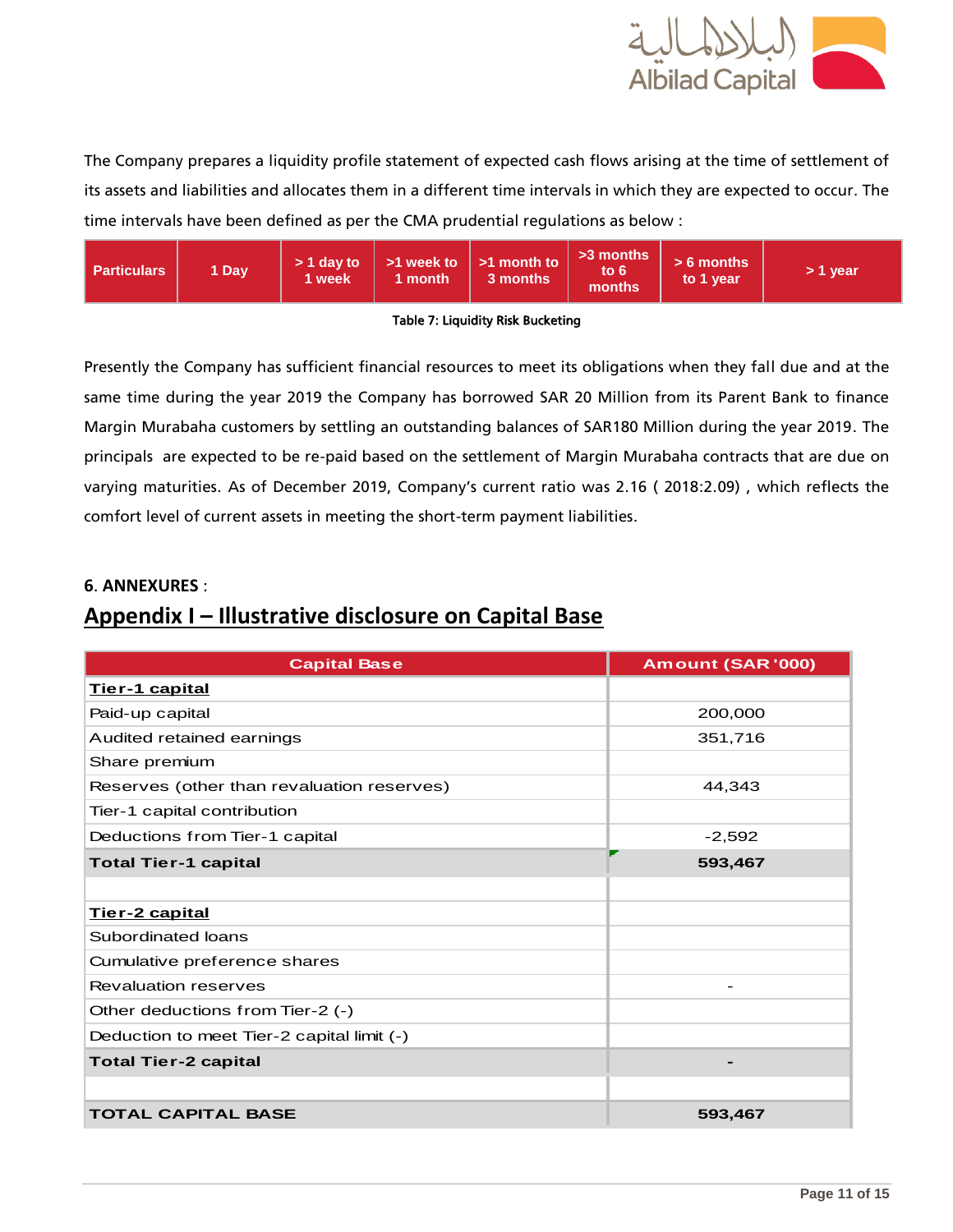

## Appendix II – Illustrative Disclosure on Capital Adequacy

|                                             |                 | <b>Exposures before CRM</b>         | <b>Net Exposures after</b> | <b>Risk</b>           | <b>Capital</b>     |
|---------------------------------------------|-----------------|-------------------------------------|----------------------------|-----------------------|--------------------|
| <b>Exposure Class</b>                       | <b>SAR '000</b> |                                     | <b>CRM SAR '000</b>        | Weighted              | <b>Requirement</b> |
|                                             |                 |                                     |                            | <b>Assets SR '000</b> | <b>SAR '000</b>    |
| <b>Credit Risk</b>                          |                 |                                     |                            |                       |                    |
| On-balance Sheet Exposures                  |                 |                                     |                            | $\overline{a}$        |                    |
| Governments and Central Banks               |                 |                                     |                            |                       |                    |
| Authorized Persons and Banks                |                 | 284,387                             | 284,387                    | 56,877                | 7,963              |
| Margin Financing                            |                 | 148,354                             | 148,354                    | 222,531               | 31,154             |
| Corporates                                  |                 | 14,731                              | 14,731                     | 105,182               | 14,726             |
| High risk investments                       |                 |                                     |                            |                       |                    |
| <b>Investment Funds</b>                     |                 | 246,584                             | 246,584                    | 739,749               | 103,565            |
| <b>Investment Funds - Listed shares</b>     |                 |                                     |                            |                       |                    |
| <b>Retail &amp; Other Assets</b>            |                 | 62,370                              | 62,370                     | 382,570               | 53,560             |
| <b>Total On-Balance sheet Exposures</b>     |                 | 756,426                             | 756,426                    | 1,506,910             | 210,967            |
| Off-balance Sheet Exposures                 |                 | $\qquad \qquad \blacksquare$        |                            | $\blacksquare$        |                    |
| OTC/Credit Derivatives                      |                 |                                     |                            |                       |                    |
| Repurchase agreements                       |                 |                                     |                            | $\blacksquare$        |                    |
| Securities borrow ing/lending               |                 |                                     |                            |                       |                    |
| Commitments                                 |                 |                                     |                            |                       |                    |
| Other off-balance sheet exposures           |                 |                                     |                            |                       |                    |
| <b>Total Off-Balance sheet Exposures</b>    |                 |                                     |                            |                       |                    |
| Total On and Off-Balance sheet Exposures    |                 | 756,426                             | 756,426                    | 1,506,910             | 210,967            |
| <b>Prohibited Exposure Risk Requirement</b> |                 | 0                                   | 0                          | 232,484               | 32,548             |
| <b>Total Credit Risk Exposures</b>          |                 | 756,426                             | 756,426                    | 1,739,395             | 243,515            |
| <b>Market Risk</b>                          |                 | <b>Long Position Short Position</b> |                            |                       |                    |
| Interest rate risks                         |                 |                                     |                            |                       |                    |
| Equity price risks                          | 12565           | $\blacksquare$                      |                            |                       | 2262               |
| Risks related to investment funds           | 31167           |                                     |                            |                       | 4986               |
| Securitization/ resecuritisation positions  |                 |                                     |                            |                       |                    |
| Excess exposure risks                       |                 |                                     |                            |                       |                    |
| Settlement risks and counterparty risks     |                 |                                     |                            |                       |                    |
| Foreign exchange rate risks                 |                 |                                     |                            |                       |                    |
| Commodities risks.                          |                 |                                     |                            |                       |                    |
| <b>Total Market Risk Exposures</b>          |                 |                                     |                            |                       | 7248               |
| <b>Operational Risk</b>                     |                 |                                     |                            |                       | 24,193             |
| <b>Minimum Capital Requirements</b>         |                 |                                     |                            |                       | 274,956            |
| Surplus/(Deficit) in capital                |                 |                                     |                            |                       | 318,511            |
| <b>Total Capital ratio (time)</b>           |                 |                                     |                            |                       | 2.16               |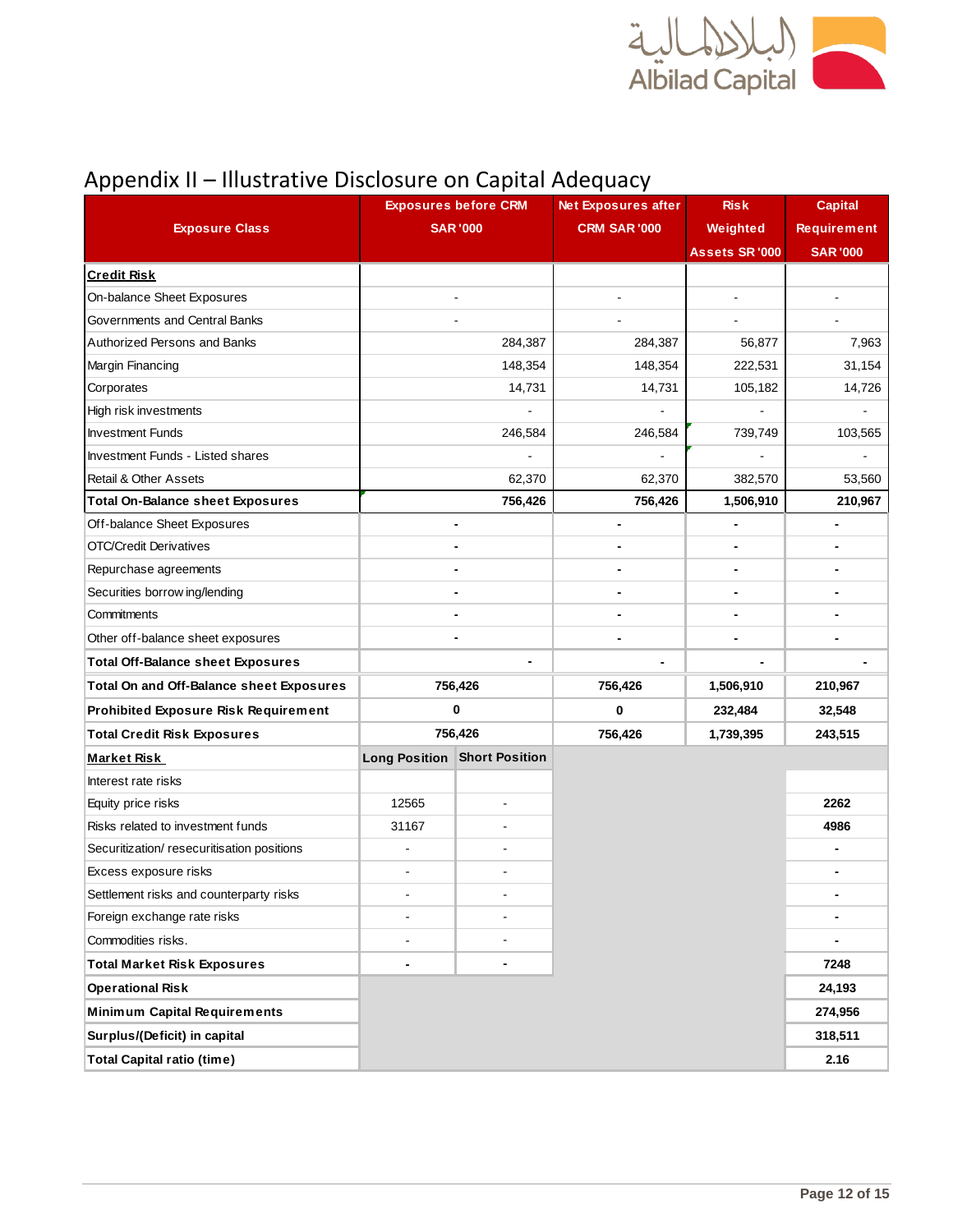

## **Appendix III – Illustrative Disclosure on Credit Risk Weight**

|                                   |                                         | Exposures after netting and credit risk mitigation |                                    |                                   |                   |                                        |                                |                          |                                               |                             |                                     |                                                                                       |                                             |
|-----------------------------------|-----------------------------------------|----------------------------------------------------|------------------------------------|-----------------------------------|-------------------|----------------------------------------|--------------------------------|--------------------------|-----------------------------------------------|-----------------------------|-------------------------------------|---------------------------------------------------------------------------------------|---------------------------------------------|
| <b>Risk Weights</b>               | Governmen<br>ts and<br>central<br>banks | <b>Administrat</b><br>ive bodies<br>and NPO        | Authorized<br>persons and<br>banks | <b>Margin</b><br><b>Financing</b> | <b>Corporates</b> | <b>High Risk</b><br><b>Investments</b> | <b>Probibited</b><br>exposures | <b>Investment Funds</b>  | Investment<br><b>Funds - Listed</b><br>shares | Retail &<br>Other<br>assets | Off-balance<br>sheet<br>commitments | <b>Total Exposure</b><br>after netting and<br><b>Credit Risk</b><br><b>Mitigation</b> | <b>Total Risk</b><br><b>Weighted Assets</b> |
| $0\%$                             | ä,                                      | $\blacksquare$                                     | $\blacksquare$                     | ä,                                | $\blacksquare$    | $\blacksquare$                         | $\blacksquare$                 | $\overline{\phantom{a}}$ | $\blacksquare$                                | ä,                          | $\blacksquare$                      | $\blacksquare$                                                                        | $\blacksquare$                              |
| 20%                               | $\blacksquare$                          | $\blacksquare$                                     | 284,387                            | $\blacksquare$                    | $\blacksquare$    | $\blacksquare$                         | $\blacksquare$                 |                          | $\blacksquare$                                | $\blacksquare$              | ٠                                   | 284,387                                                                               | 56,877                                      |
| 50%                               | $\blacksquare$                          | $\blacksquare$                                     | $\blacksquare$                     |                                   | $\blacksquare$    | $\blacksquare$                         | $\blacksquare$                 |                          | $\blacksquare$                                | $\blacksquare$              | $\blacksquare$                      | $\blacksquare$                                                                        | $\blacksquare$                              |
| 100%                              | $\blacksquare$                          | ٠                                                  | $\ddot{\phantom{a}}$               |                                   | $\blacksquare$    | $\blacksquare$                         | $\blacksquare$                 |                          | $\blacksquare$                                | $\blacksquare$              | $\blacksquare$                      | $\blacksquare$                                                                        | $\blacksquare$                              |
| 150%                              | $\blacksquare$                          |                                                    | $\blacksquare$                     | 148,354                           | $\blacksquare$    | $\blacksquare$                         | $\blacksquare$                 |                          | $\blacksquare$                                | $\blacksquare$              | ٠                                   | 148,354                                                                               | 222,532                                     |
| 200%                              | $\blacksquare$                          | $\blacksquare$                                     | $\blacksquare$                     |                                   | ٠                 | $\blacksquare$                         | $\blacksquare$                 |                          | $\blacksquare$                                | ٠                           | $\blacksquare$                      | ×,                                                                                    | $\blacksquare$                              |
| 300%                              | $\blacksquare$                          | $\blacksquare$                                     | $\blacksquare$                     | $\blacksquare$                    | ٠                 | $\blacksquare$                         | $\blacksquare$                 | 246,583                  | $\blacksquare$                                | 8,113                       | $\blacksquare$                      | 254,697                                                                               | 764,090                                     |
| 314%                              | $\blacksquare$                          |                                                    |                                    |                                   | ٠                 | $\blacksquare$                         | $\blacksquare$                 |                          | $\blacksquare$                                | $\blacksquare$              | ٠                                   | $\blacksquare$                                                                        | $\blacksquare$                              |
| 400%                              | ä,                                      | $\overline{\phantom{a}}$                           | $\blacksquare$                     | $\overline{\phantom{a}}$          | $\blacksquare$    | $\blacksquare$                         | 58,121                         | $\blacksquare$           | $\blacksquare$                                | $\blacksquare$              | $\blacksquare$                      | 58,121                                                                                | 232,484                                     |
| 500%                              | $\blacksquare$                          | $\blacksquare$                                     | ٠                                  | $\blacksquare$                    | ٠                 | $\blacksquare$                         | $\blacksquare$                 |                          | $\blacksquare$                                | $\blacksquare$              | ٠                                   | $\blacksquare$                                                                        | $\blacksquare$                              |
| 714%                              | $\blacksquare$                          | $\blacksquare$                                     | $\blacksquare$                     |                                   | 14,731            | $\blacksquare$                         | $\blacksquare$                 | $\blacksquare$           | $\blacksquare$                                | 50,172                      | $\blacksquare$                      | 64,904                                                                                | 463,412                                     |
| Average Risk<br>Weight            | ٠                                       | ٠                                                  | 20%                                | 150%                              | 714%              | $0\%$                                  | 400%                           | 300%                     | ٠                                             | 656%                        | $\blacksquare$                      | 215%                                                                                  | 1,739,395                                   |
| Deduction<br>from Capital<br>Base | $\blacksquare$                          | ٠                                                  | 7,963                              | 31,154                            | 14,726            | ٠                                      | 32,548                         | 103,565                  | $\blacksquare$                                | 53,560                      | ٠                                   | 243,515                                                                               | $\blacksquare$                              |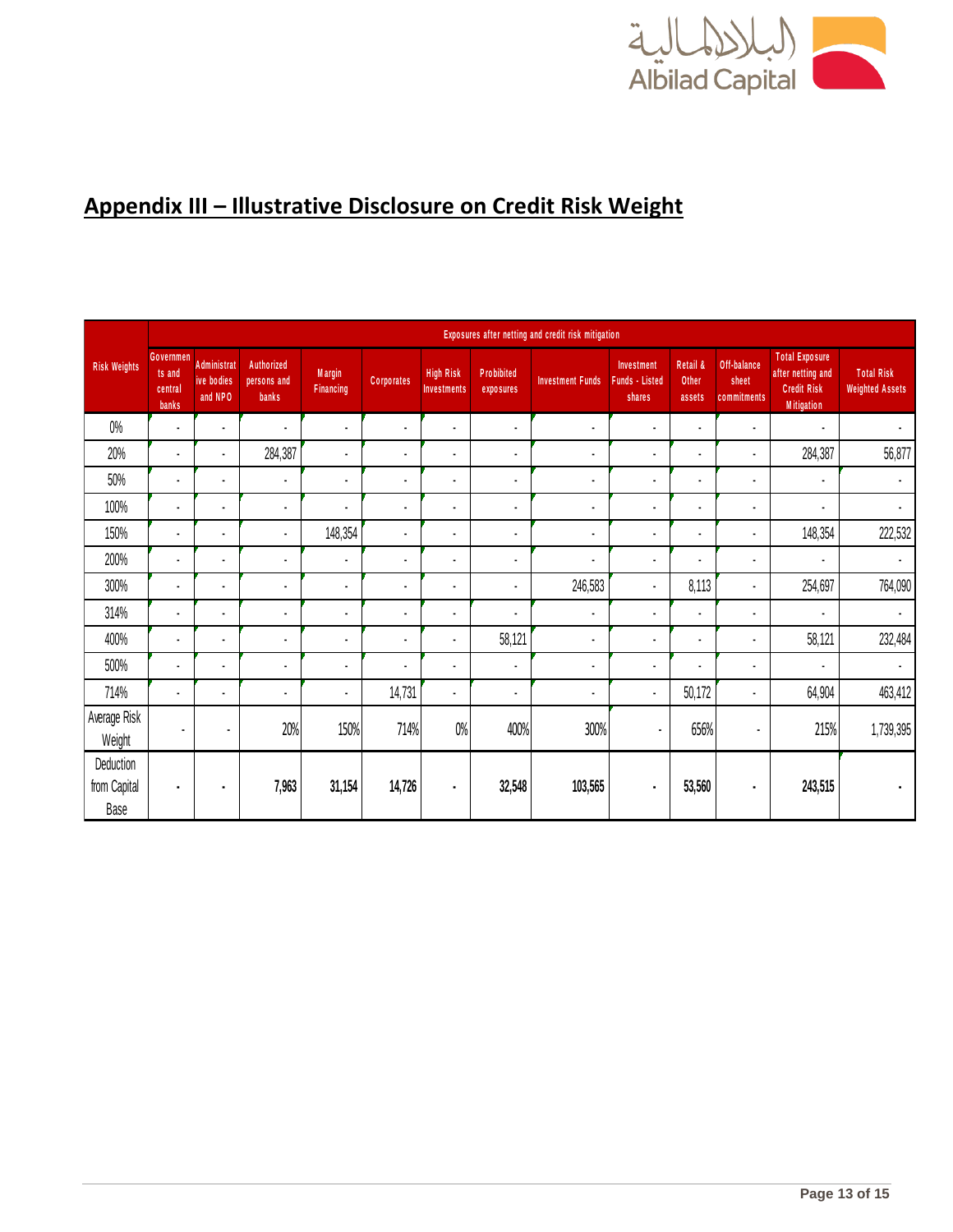

## **Appendix IV – Illustrative disclosure on Credit Rated Exposure**

|                                    | Long term Ratings of counterparties |                     |                          |              |            |                 |                |         |  |  |
|------------------------------------|-------------------------------------|---------------------|--------------------------|--------------|------------|-----------------|----------------|---------|--|--|
|                                    | Credit quality step                 |                     | 2                        | 3            |            | 5               | 6              | Unrated |  |  |
| <b>Exposure Class</b>              | S&P                                 | AAA TO AA A+ TO A-  |                          | BBB+ TO BBB- | BB+TO BB-  | $B+TOB-$        | CCC+ and below | Unrated |  |  |
|                                    | Fitch                               | AAA TO AA A+ TO A-  |                          | BBB+ TO BBB- | BB+TO BB-  | $B+TOB-$        | CCC+ and below | Unrated |  |  |
|                                    | Moody's                             | Aaa TO Aa3 A1 TO A3 |                          | Baa1 TO Baa3 | Ba1 TO Ba3 | <b>B1 TO B3</b> | Caa1 and below | Unrated |  |  |
|                                    | Capital Intelligence                | AAA                 | AA TO A                  | <b>BBB</b>   | <b>BB</b>  | B               | C and below    | Unrated |  |  |
| On and Off-balance-sheet Exposures |                                     |                     |                          |              |            |                 |                |         |  |  |
| Governments and Central Banks      |                                     |                     |                          |              |            |                 |                |         |  |  |
| Authorized Persons and Banks       |                                     | 284,387             | $\overline{\phantom{a}}$ |              |            |                 |                |         |  |  |
| Margin Financing                   |                                     |                     |                          |              |            |                 |                | 148,354 |  |  |
| Corporates                         |                                     |                     |                          |              |            |                 |                | 14,731  |  |  |
| <b>High Risk Investments</b>       |                                     |                     | $\overline{\phantom{a}}$ |              |            |                 |                |         |  |  |
| <b>Investment Funds</b>            |                                     |                     |                          |              |            |                 |                | 246,583 |  |  |
| Market Risk -Asset Components      |                                     |                     |                          |              |            |                 |                | 43,732  |  |  |
| Investment Funds - Listed shares   |                                     |                     |                          |              |            |                 |                |         |  |  |
| Retail & Other Assets              |                                     |                     |                          |              |            |                 |                | 60,878  |  |  |
| <b>Total</b>                       |                                     | 284,387             |                          | ٠            |            | $\blacksquare$  |                | 514,278 |  |  |

|                                                                                                                                                                                                                                                                                          | <b>Short term Ratings of counterparties</b> |                |                |                |                      |         |  |  |  |
|------------------------------------------------------------------------------------------------------------------------------------------------------------------------------------------------------------------------------------------------------------------------------------------|---------------------------------------------|----------------|----------------|----------------|----------------------|---------|--|--|--|
|                                                                                                                                                                                                                                                                                          | Credit quality step                         | 1              | 2              | 3              | 4                    | Unrated |  |  |  |
|                                                                                                                                                                                                                                                                                          | S&P                                         | $A-1+$ , $A-1$ | $A-2$          | $A-3$          | Below A-3            | Unrated |  |  |  |
| <b>Exposure Class</b>                                                                                                                                                                                                                                                                    | Fitch                                       | $F1+, F1$      | F <sub>2</sub> | F <sub>3</sub> | Below F <sub>3</sub> | Unrated |  |  |  |
|                                                                                                                                                                                                                                                                                          | Moody's                                     | $P-1$          | $P-2$          | $P-3$          | Not Prime            | Unrated |  |  |  |
|                                                                                                                                                                                                                                                                                          | Capital Intelligence                        | A1             | A2             | A <sub>3</sub> | Below A3             | Unrated |  |  |  |
| On and Off-balance-sheet Exposures<br>Governments and Central Banks<br>Authorized Persons and Banks<br>Margin Financing<br>Corporates<br><b>High Risk Investments</b><br>Market Risk - Asset Components<br>Investment Funds<br>Investment Funds - Listed shares<br>Retail & Other Assets |                                             |                |                |                |                      |         |  |  |  |
| Total                                                                                                                                                                                                                                                                                    |                                             |                |                |                |                      |         |  |  |  |